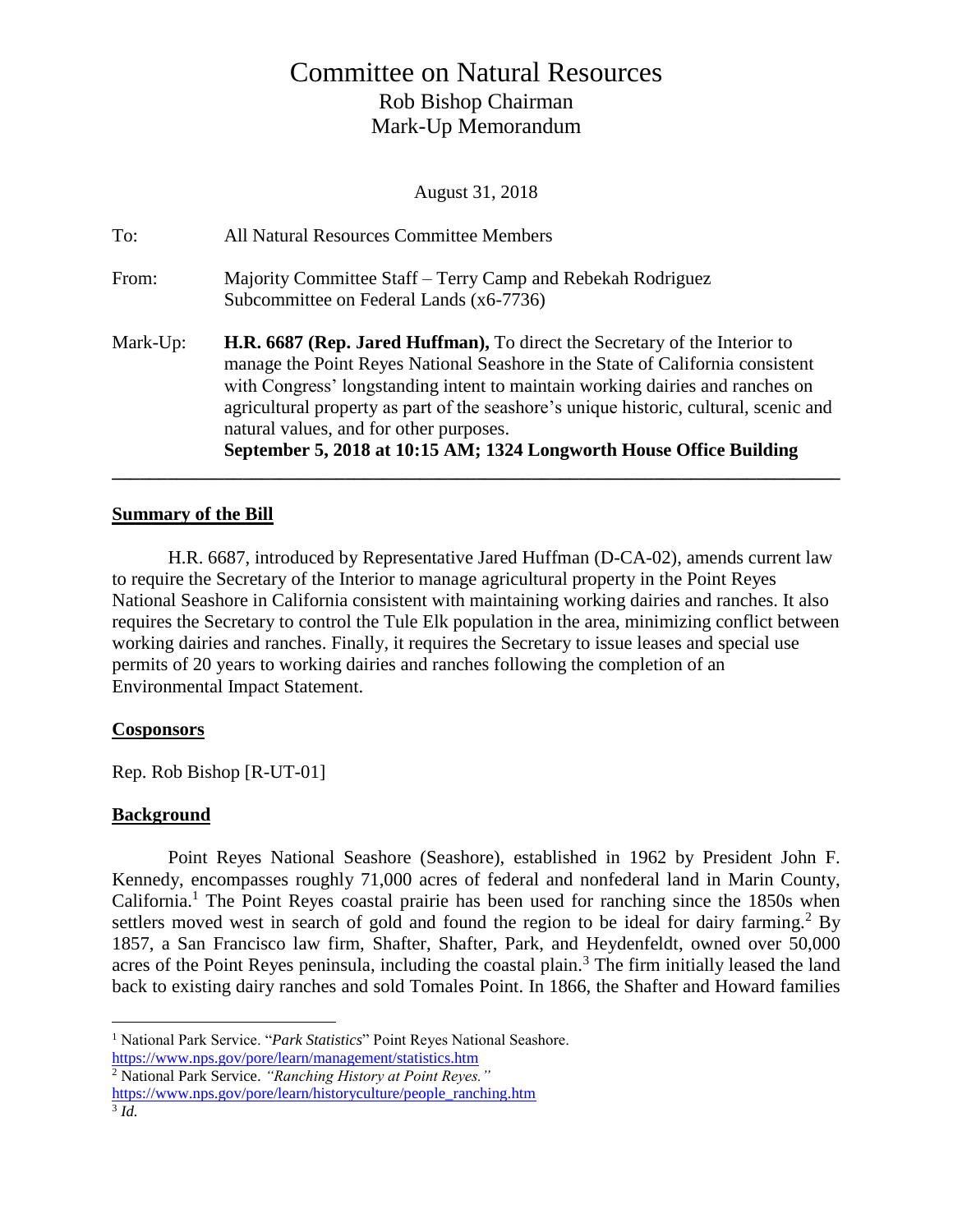divided the remainder of the land into a tenant dairy enterprise composed of 33 ranches.<sup>4</sup> The Shafter family welcomed immigrants from all around the world to work on the ranches, creating a unique culture for the peninsula. In 1867, Marin County produced over 932 thousand pounds of butter. $5$ 

Following an earthquake in 1906 and the stock market crash in 1929, the Shafter and Howard Enterprises struggled to make ends meet.<sup>6</sup> Dairies and ranches consolidated into cooperatives, and ranchers expanded their livestock production to include beef cattle, chickens, and other small animals. After the construction of the Golden Gate Bridge, transportation was expedited, and the Point Reyes creameries were no longer a top commodity, and many closed their doors after World War II.<sup>7</sup>

As Marin County expanded in the 1950s and 60s, property taxes dramatically increased at the same time as the price for dairy products dropped significantly, putting even more dairy ranches on the peninsula out of business. Out of fear of losing their businesses and way of life, the remaining ranchers worked with the Sierra Club to secure both their ranches and the open pastoral landscape that their families had worked to preserve.<sup>8</sup> The National Park Service (NPS) had sought protections for the peninsula as early as 1936.<sup>9</sup>

In 1962, Congress acted on NPS's requests and established the Point Reyes National Seashore through Public Law  $87-657$ .<sup>10</sup> To alleviate rancher's concerns, Congress made clear in the Act that existing ranches should retain active operations within a designated pastoral zone. Dairy and cattle ranchers sold their land to NPS and then leased it back. Today most of the working ranches and dairies operate under annual agricultural leases or special use permits from NPS, which has left the ranching families in a position of not being able to afford proper maintenance of the property. Most of the current lessees are the fifth and sixth generation of ranching families.<sup>11</sup>

Despite the explicit language in the Seashore's Enabling Act protecting ranching and dairy farming within the boundaries of the pastoral zone of the Seashore, since its designation in 1961, the number of working ranches in the pastoral area has dropped from 25 to 11. <sup>12</sup> This decline is partially due to the neglect by NPS in updating and responsibly managing the area. The 1980 General Management Plan for the seashore has not been updated to require that the Seashore be managed to reflect the importance and historical significance of agriculture to the area, leaving protected land use activities exposed to litigation from anti-grazing groups and

9 *Id.*

<sup>10</sup> <https://www.gpo.gov/fdsys/pkg/STATUTE-76/pdf/STATUTE-76-Pg538.pdf>

<sup>11</sup> "Ranching at the Seashore." Point Reyes National Seashore Association. <http://www.ptreyes.org/activities/ranching-seashore>

 $12$  Watt, Laura Alice. Testimony before the House Committee on Natural Resources. April 25, 2018. [https://naturalresources.house.gov/uploadedfiles/testimony\\_watt.pdf](https://naturalresources.house.gov/uploadedfiles/testimony_watt.pdf)

 $\overline{a}$ 4 *Id.* 

<sup>5</sup> *Id.*

<sup>6</sup> *Id.*

<sup>7</sup> *Id.*

<sup>8</sup> *Id.*